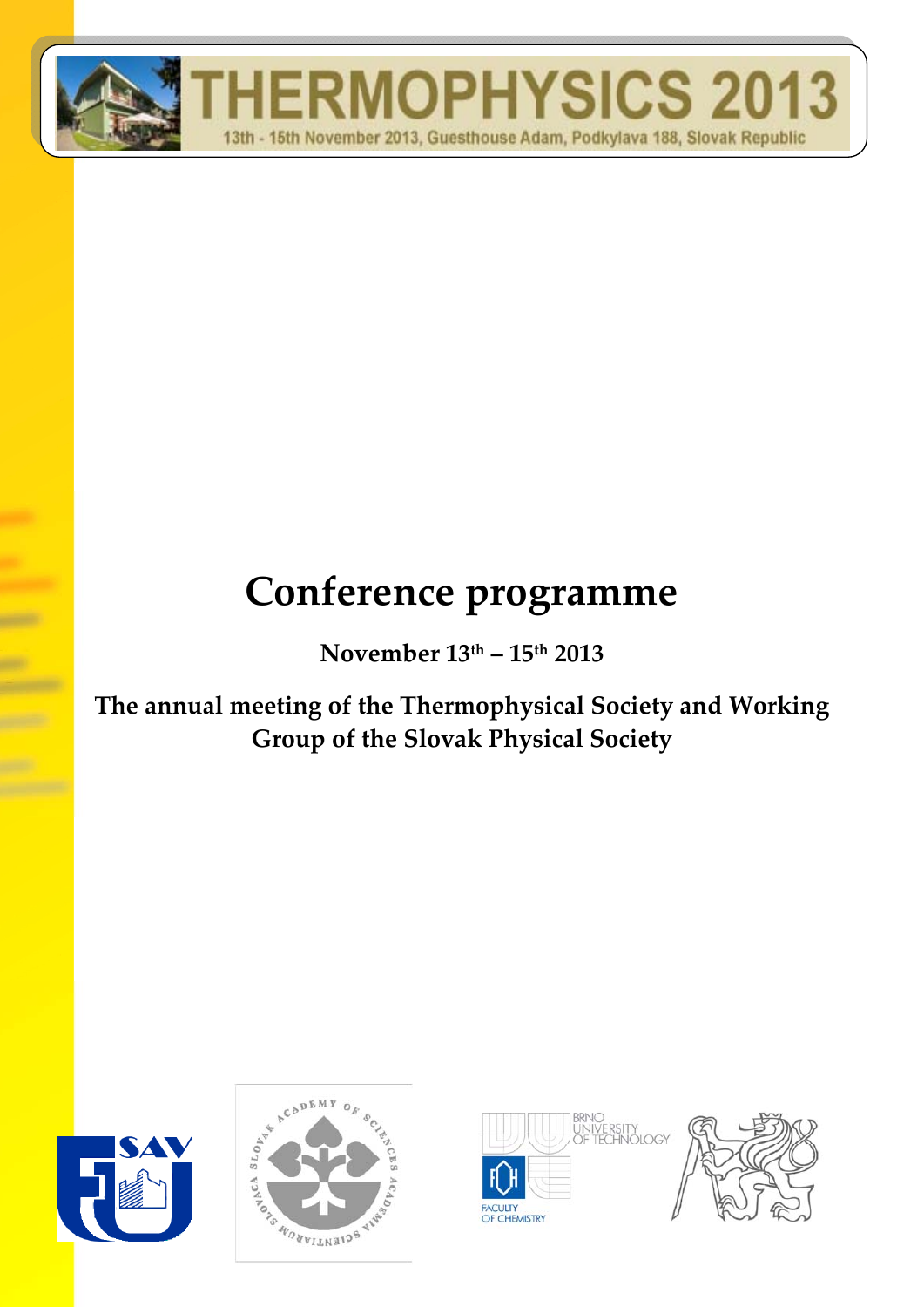# **RMOPHYSICS 20** 13th - 15th November 2013, Guesthouse Adam, Podkylava 188, Slovak Republic

### **November 13th 2013**

### **13:00 – 14:45 Conference registration 13:30 Lunch**

## **15:00** *Confernece openning – short invitation of conferecne chairman V.Boháč*

#### *Thermal properties of building materials*

| 15:10 Invited lecture (30 minutes)<br>Shuichi Hokoi<br>MEASUREMENT OF APPARENT THERMAL CONDUCTIVITY OF WET POROUS BUILDING |
|----------------------------------------------------------------------------------------------------------------------------|
|                                                                                                                            |
|                                                                                                                            |
|                                                                                                                            |
| MATERIALS BY A PERIODIC METHOD<br>Proc.page 23                                                                             |
| <b>15:40 Lectures (3 x 20 minutes)</b> (to $16:00$ )(to $16:20$ )(to $16:40$ )                                             |
| Zbyšek Pavlík, Anton Trník, Martin Keppert, Milena Pavlíková, Jaromír Žumár, Robert Černý.                                 |
| EXPERIMENTAL INVESTIGATION OF THE PROPERTIES OF LIME-BASED PLASTER CONTAINING                                              |
| PCM FOR ENHANCING THE HEAT STORAGE CAPACITY OF BUILDING ENVELOPES<br>Not in Proc.                                          |
| Anna Kondrot-Buchta, Piotr Koniorczyk, Janusz Zmywaczyk                                                                    |
| EXPERIMENTAL INVESTIGATIONS OF THICKNESS EFFECT CURVE IN POLYSTYRENE FOAM                                                  |
| (STYROFOAM)<br>72                                                                                                          |
| Lenka Dohnalová, Lucie Trhlíková, Oldřich Zmeškal                                                                          |
| TEMPERATURE DEPENDENCE OF THERMAL PARAMETERS OF BUILDING MATERIALS<br>194                                                  |

#### **16:40 COFFEE BREAK (20 minutes)**

#### *Thermophysical phenomena in solids*

#### *chairman Janusz Zmywaczyk*

#### *17:00 Lectures (3 x 20 minutes)(to 17:20)(to 17:40)(to 18:00)*

| Lukáš Fiala, Jan Fořt, Milena Pavlíková, Martin Keppert, Jaromír Žumár, Anton Trník, |     |
|--------------------------------------------------------------------------------------|-----|
| Jiří Studnička, Zbyšek Pavlík                                                        |     |
| EFFECT OF EXTRACTION METHODS ON PERFORMANCE OF MUNICIPAL SOLID WASTE                 |     |
| INCINERATION FLY ASHES AS ADMIXTURES IN CEMENTITIOUS COMPOSITES                      | 131 |
| Marek Jabłoński, Ismena Gaweda, Dariusz Gawin                                        |     |
| EFFECT OF TEMPERATURE ON EVOLUTION OF HYDRATION PROCESS IN DIFFERENT                 |     |
| <b>CEMENT PASTES</b>                                                                 | 222 |
| Marcin Cegła, Janusz Zmywaczyk, Piotr Koniorczyk                                     |     |
| DYNAMIC MECHANICAL ANALYSIS OF DOUBLE BASE SOLID ROCKET PROPELLANT WITH              |     |
| ADDITION OF SOOT                                                                     | 208 |
|                                                                                      |     |

#### 18:00 DINNER